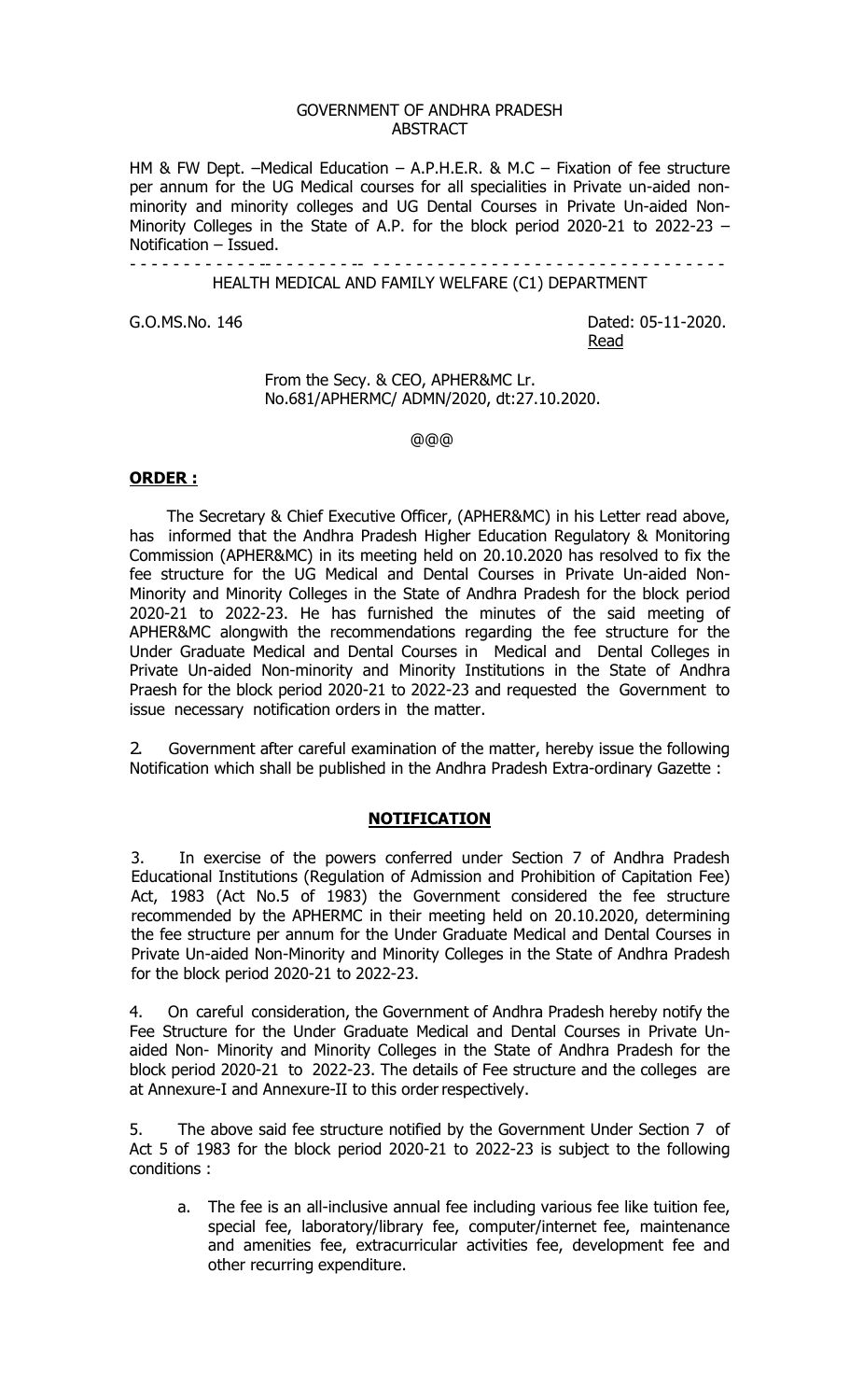- b. The aforesaid fee determined for all the Under Graduate Medical courses and Under Graduate dental courses for the Colleges mentioned in ANNEXUREs I &II does not include hostel, transport, mess charges, registration and admission fee and refundable laboratory and library fee.
- c. The fee structure for all the Under Graduate Medical and Dental courses and the colleges are detailed in ANNEXURES I & II, respectively shall be applicable for the new Courses /Colleges sanctioned during the block period 2020-21 to 2022-23.
- d. The total fee shall be collected for a period of 4 1/2 years (four and half) only as per Regulations of MCI /NMC and annual fee shall be collected in the beginning of each year.
- e. The same fee shall continue for the students admitted during the block period of 2020-21 to 2022-23 till they complete the course.
- f. The institution shall not charge either directly or indirectly any other amount over and above the fee fixed in the Annexures. If any other amount is charged under any other head or guise i.e., donations, the same would amount to charging of capitation fee and are liable to be prosecuted under Section 9 of Act 5 of 1983 apart from imposing appropriate penalty under the APHERMC Rules, 2019.
- g. Stipend shall be paid to the Under Graduate Medical and Dental students on par with the students in the Government Under Graduate Medical and Dental Colleges during the period of compulsory rotating internship.
- h. In case of any deviation from these directions, the Commission will initiate serious penal consequences as per the Act and Rules made there under.

6. The Registrar, Dr.NTR University of Health Sciences, Vijayawada and the Principals of all the Private Non-Minority and Minority Medical / Dental Colleges shall take necessary action accordingly.

7. These orders are subject to directions/outcome of the court cases, pending if any and as per the guidelines/directions issued by Medical Council India/National Medical Commission/Government of India from time to time.

(BY ORDER AND IN THE NAME OF THE GOVERNOR OF ANDHRA PRADESH)

ANIL KUMAR SINGHAL

PRINCIPAL SECRETARY TO GOVERNMENT

To

The Commissioner of Printing & Stationery, Vijayawada (with a request to publish in the next extra-ordinary Gazette and supply 300 Copies immediately)

The Registrar, Dr.NTR University of Health Sciences, Vijayawada.

The Director of Medical Education, Andhra Pradesh Vijayawada.

The Secratary & Chief Executive Officer, APHER & MC, Tadepalli, Guntur District.

All Principals of Colleges concerned through Dr.NTR UHS.

Copy to: PS to Principal Secretary to CM.

The OSD to Deputy CM (HFW & ME)

The PS to Principal Secretary to Government, HM&FW. Department. SF/SC

//FORWARDED:: BY ORDER//

SECTION OFFICER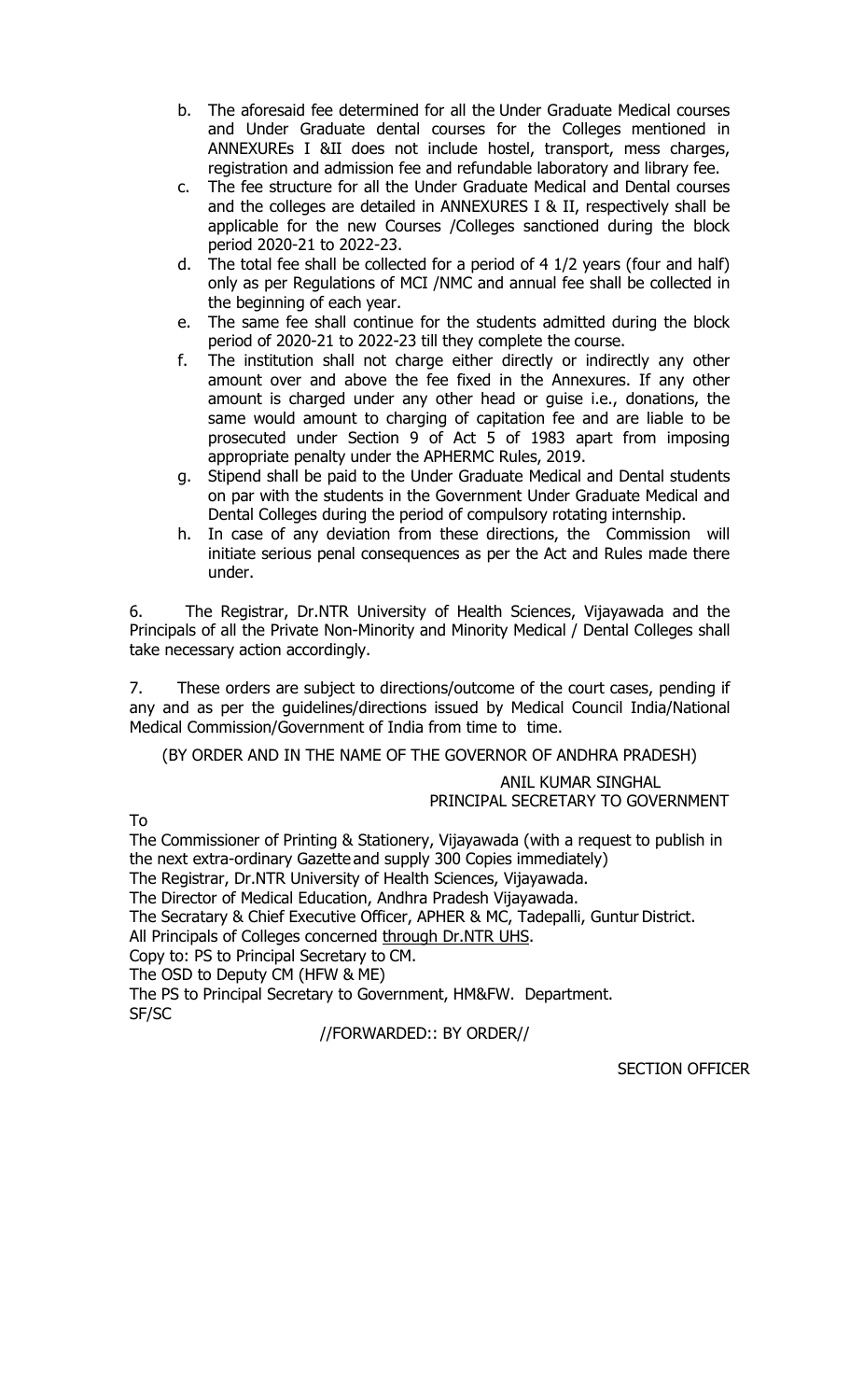## **ANNEXURE –I TO G.O.Ms.No.146, HM&FW (C1) Dept., Dt:05-11-2020.**

 The following is the fee structure for UG Medical Courses (MBBS) in Private Un-Aided Non-Minority and Minority Colleges for the block period 2020-21 to 2022- 23.

### **LIST OF MBBS COLLEGES**

| S.No           | College<br>Code | Society<br>Code | College Name                                                               | Category-A<br>Convenor<br>Quota<br>Rs. | Category-B<br>Management<br>Quota<br>Rs. | Category-C<br>NRI<br>Quota<br>(Upto)<br>Rs. |
|----------------|-----------------|-----------------|----------------------------------------------------------------------------|----------------------------------------|------------------------------------------|---------------------------------------------|
|                |                 |                 |                                                                            |                                        |                                          |                                             |
| $\mathbf{1}$   | <b>APLC</b>     | HERMC02<br>15   | <b>APOLLO</b><br><b>INSTITUTE OF</b><br><b>MEDICAL</b><br><b>SCIENCES</b>  | 15,000/-                               | 12,00,000/-                              | 36,00,000/-                                 |
| $\overline{2}$ | <b>ASRA</b>     | HERMCO1<br>94   | <b>ALLURI</b><br><b>SEETHARAMA</b><br>RAJU ACAD OF<br><b>MED SCI</b>       | 15,000/-                               | 12,00,000/-                              | 36,00,000/-                                 |
| 3              | <b>FIMS</b>     | HERMC00<br>20   | <b>FATHIMA</b><br><b>INSTITUTE OF</b><br><b>MEDICAL</b><br><b>SCIENCES</b> | 15,000/-                               | 12,00,000/-                              | 36,00,000/-                                 |
| $\overline{4}$ | <b>GEMS</b>     | HERMC01<br>08   | <b>GREAT</b><br><b>EASTERN</b><br><b>MEDICAL</b><br><b>SCHOOL</b>          | 15,000/-                               | 12,00,000/-                              | 36,00,000/-                                 |
| 5              | <b>GSLR</b>     | HERMC00<br>89   | <b>GSL MEDICAL</b><br><b>COLLEGE</b>                                       | 15,000/-                               | 12,00,000/-                              | $36,00,000/-$                               |
| 6              | <b>GVPT</b>     | HERMC03<br>96   | G.V.P.H AND<br><b>MEDICAL</b><br><b>TECHNOLOGY</b>                         | 15,000/-                               | 12,00,000/-                              | 36,00,000/-                                 |
| $\overline{7}$ | <b>KATR</b>     | HERMC00<br>76   | <b>KATURI</b><br><b>MEDICAL</b><br><b>COLLEGE</b>                          | 15,000/-                               | 12,00,000/-                              | 36,00,000/-                                 |
| 8              | <b>KONA</b>     | HERMC04<br>60   | <b>KONASEEMA</b><br>INST.OF MED.<br><b>SCI</b>                             | 15,000/-                               | 12,00,000/-                              | 36,00,000/-                                 |
| 9              | <b>MAHA</b>     | HERMC00<br>47   | <b>MAHARAJA</b><br><b>INSTITUTE OF</b><br><b>MED SCI</b>                   | 15,000/-                               | 12,00,000/-                              | 36,00,000/-                                 |
| 10             | <b>NARN</b>     | HERMC011<br>6   | <b>NARAYANA</b><br><b>MEDICAL</b><br><b>COLLEGE</b>                        | 15,000/-                               | 12,00,000/-                              | 36,00,000/-                                 |
| 11             | <b>NIMR</b>     | HERMC000<br>4   | <b>NIMRA</b><br><b>INSTITUTE OF</b><br><b>MEDICAL</b><br><b>SCIENCES</b>   | 15,000/-                               | 12,00,000/-                              | 36,00,000/-                                 |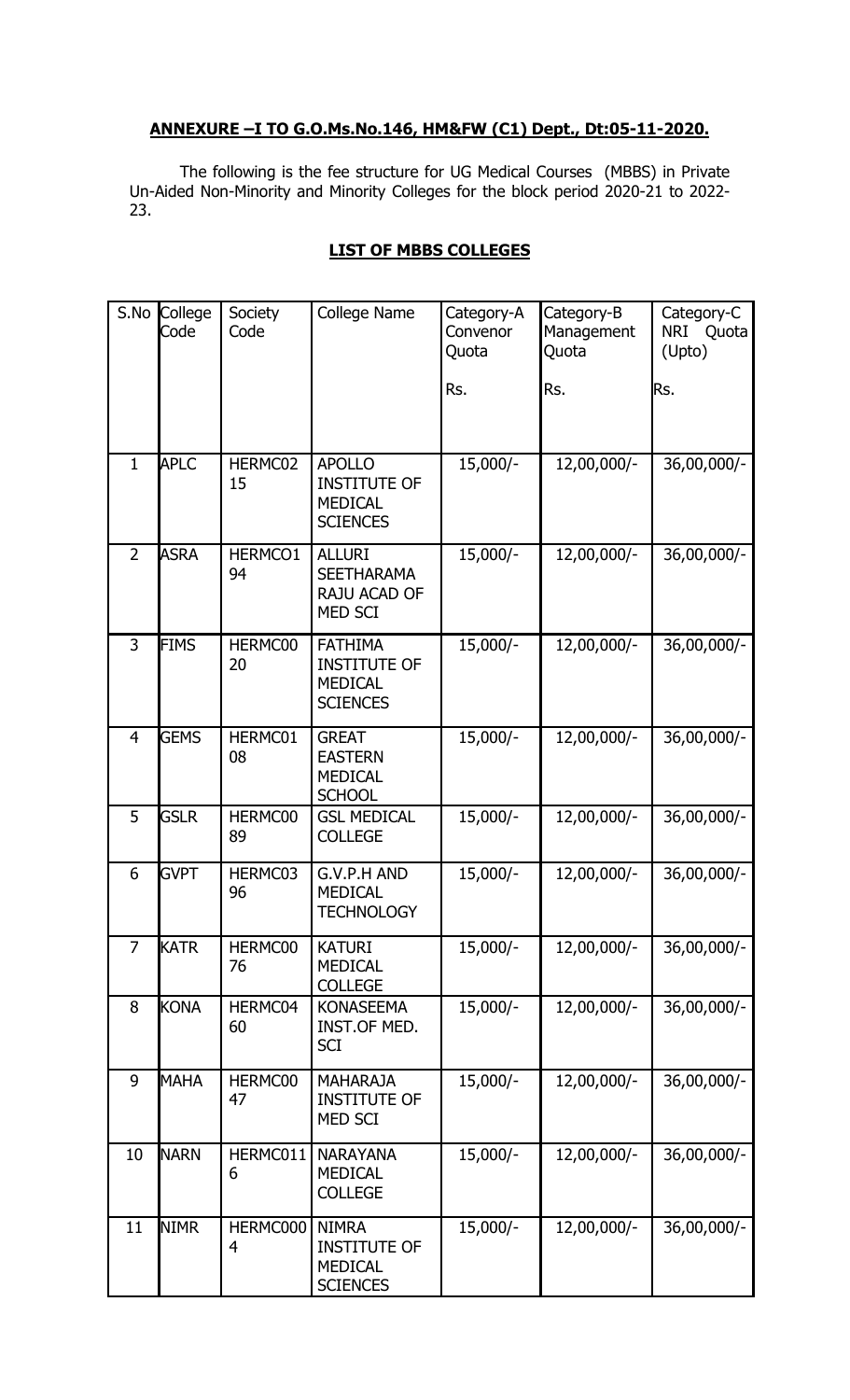| 12 | <b>NRIM</b> | HERMC009<br>0 | NRI MEDICAL<br><b>COLLEGE</b>                                 | 15,000/- | 12,00,000/- | 36,00,000/- |
|----|-------------|---------------|---------------------------------------------------------------|----------|-------------|-------------|
| 13 | <b>NRVP</b> | HERMC012<br>1 | NRI INST OF<br>MED SCI                                        | 15,000/- | 12,00,000/- | 36,00,000/- |
| 14 | <b>PESK</b> | HERMC009<br>8 | PES INSTITUTE<br>OF MED SCI                                   | 15,000/- | 12,00,000/- | 36,00,000/- |
| 15 | <b>PSIM</b> | HERMC001<br>7 | DR.P<br><b>SSIDDARDHA</b><br><b>INST OF MED</b><br><b>SCI</b> | 15,000/- | 12,00,000/- | 36,00,000/- |
| 16 | <b>SRMC</b> | HERMC003<br>7 | <b>SANTHIRAM</b><br><b>MEDICAL</b><br><b>COLLEGE</b>          | 15,000/- | 12,00,000/- | 36,00,000/- |
| 17 | <b>VMCK</b> | HERMC007<br>9 | <b>VMC MEDICAL</b><br><b>COLLEGE</b>                          | 15,000/- | 12,00,000/- | 36,00,000/- |

 ANIL KUMAR SINGHAL PRINCIPAL SECRETARY TO GOVERNMENT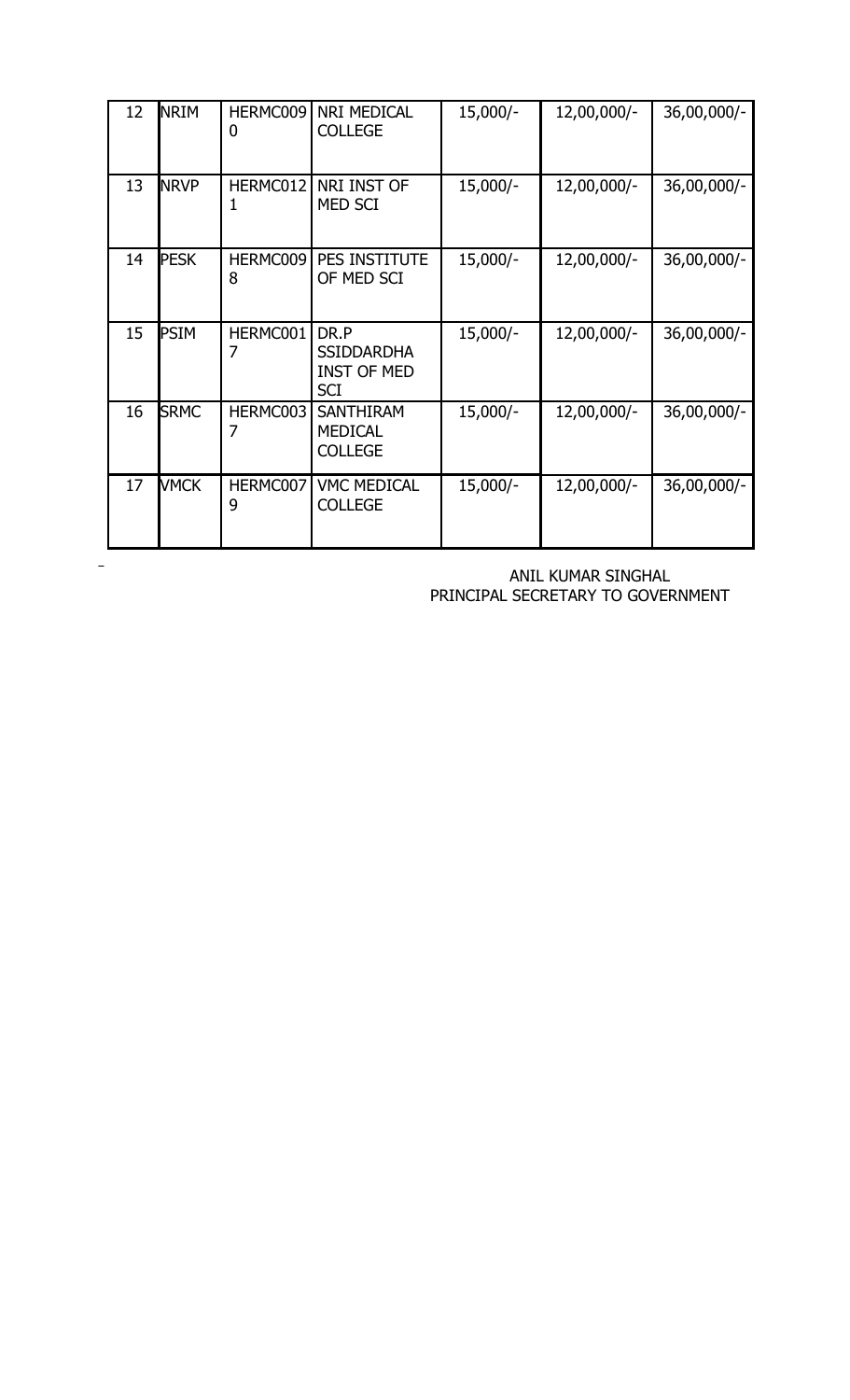# **ANNEXURE – II TO G.O.Ms.No.146, HM&FW (C1) Dept., Dt:05-11-2020.**

The following is the fee structure for UG Dental Courses (BDS) in Private Un-Aided Non-Minority and Minority Colleges for the block period 2020-21 to 2022- 23.

| S.<br><b>No</b> | College<br>Code | Society<br>Code | College Name                                                                           | Category-A<br>Convenor<br>Quota | Category-B<br>Management<br>Quota | Category-C<br>NRI<br>Quota<br>(Upto) |
|-----------------|-----------------|-----------------|----------------------------------------------------------------------------------------|---------------------------------|-----------------------------------|--------------------------------------|
|                 |                 |                 |                                                                                        | Rs.                             | Rs.                               | Rs.                                  |
| $\mathbf{1}$    | <b>ANIL</b>     | HERMC01<br>21   | <b>ANIL</b><br><b>NEERUKONDA</b><br><b>INST OF</b><br><b>DENTAL</b><br><b>SCIENCES</b> | 13,000/-                        | 4,00,000/-                        | 12,00,000/-                          |
| $\overline{2}$  | <b>CDCG</b>     | HERMC08<br>62   | <b>CARE DENTAL</b><br><b>COLLEGE</b>                                                   | 13,000/-                        | 4,00,000/-                        | 12,00,000/-                          |
| $\overline{3}$  | <b>CKST</b>     | HERMC01<br>83   | <b>CKS TEJA INST</b><br>OF DENTAL SCI                                                  | 13,000/-                        | $4,00,000/-$                      | 12,00,000/-                          |
| $\overline{4}$  | <b>GITM</b>     | HERMC01<br>20   | <b>GITAM DENTAL</b><br><b>COLLEGE</b>                                                  | 13,000/-                        | $4,00,000/-$                      | 12,00,000/-                          |
| 5               | <b>GPRK</b>     | HERMC00<br>81   | <b>G.PULLA REDDY</b><br><b>DENTAL</b><br><b>COLLEGE</b>                                | 13,000/-                        | $4,00,000/-$                      | 12,00,000/-                          |
| 6               | <b>GSDC</b>     | HERMC00<br>89   | <b>GSL DENTAL</b><br><b>COLLEGE</b>                                                    | 13,000/-                        | $4,00,000/-$                      | 12,00,000/-                          |
| $\overline{7}$  | <b>JOSP</b>     | HERMC05<br>91   | ST. JOSEPH<br><b>DENTAL</b><br><b>COLLEGE</b>                                          | 13,000/-                        | $4,00,000/-$                      | 12,00,000/-                          |
| 8               | <b>KNDC</b>     | HERMC04<br>60   | <b>KONASEEMA</b><br><b>DENTAL</b><br><b>COLLEGE</b>                                    | 13,000/-                        | 4,00,000/-                        | 12,00,000/-                          |
| 9               | <b>LIDS</b>     | HERMC00<br>11   | <b>LENORA INST</b><br>OF DENTAL SCI                                                    | 13,000/-                        | 4,00,000/-                        | 12,00,000/-                          |
| 10              | <b>NDCN</b>     | HERMC01<br>16   | <b>NARAYANA</b><br><b>DENTAL</b><br><b>COLLEGE</b>                                     | $13,000/-$                      | $4,00,000/-$                      | 12,00,000/-                          |
| 11              | <b>SIBR</b>     | HERMC01<br>79   | <b>SIBAR</b><br><b>INSTITUTE OF</b><br><b>DENTAL</b><br><b>SCIENCES</b>                | 13,000/-                        | 4,00,000/-                        | 12,00,000/-                          |
| 12              | <b>SNDC</b>     | HERMC00<br>17   | DR. S. AND N R<br><b>INST OF</b><br><b>DENTAL SCI</b>                                  | 13,000/-                        | $4,00,000/-$                      | 12,00,000/-                          |

# **LIST OF BDS COLLEGES**